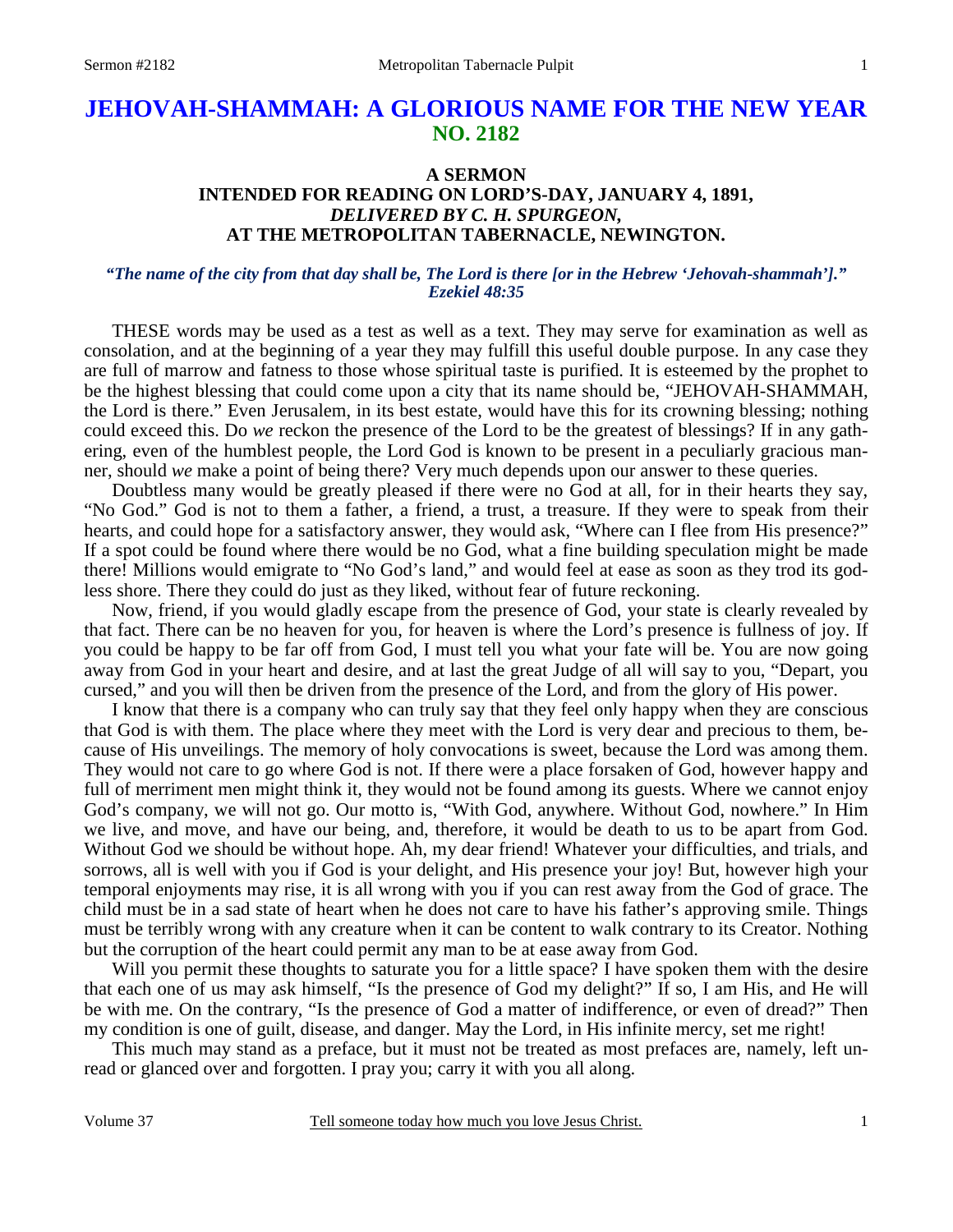**I.** Now kindly notice that, according to our text, THE PRESENCE OF GOD IS THE GLORY OF THE MOST GLORIOUS PLACE. The prophet Ezekiel has been telling us many remarkable things which I shall not attempt to explain to you, and my chief reason for not doing so is the fact that I do not understand them. Even if I could open up every dark saying, it is not just now the time to go into an explanation of all the sublime mysteries which were seen by the eagle eye of Ezekiel, for I seek present, practical edification, and this we can gain in an easier way. It is clear from the text, that when God shall bless His ancient people, and restore them to their land, and the temple shall be rebuilt, and all the glory of the latter days shall arrive, this will still be the peculiar glory of it all, that *"the Lord is there."* The prophet works up a climax, and closes his book of prophecy with these glorious words, *"the Lord is there."*

 What a glorious state this world was in at the very first, *in the age of Paradise,* for the Lord was there! Our glorious Creator, having taken the first days of the week to make the world, and fit it up for man, did not bring forward His dear child until the house was built and furnished, and supplied for his use and happiness. He did not put him in the garden to dress it till the roses were blooming, and the fruits were ripe. When the table was furnished He introduced the guest, by saying, "Let Us make man in Our image, after Our likeness." The Lord put man, not in an unreclaimed plot of soil, where he must hunger till he could produce a harvest, but into an Eden of delights, where he was at home, with creatures of every sort to attend him. He had not to water dry lands, nor need he thirst himself, for four rivers flowed through his royal domain, rippling over sands of gold. I might say much of that fair garden of innocence and bliss, but the best thing I could say would be the Lord was there. "The Lord God walked in the garden in the cool of the day," and communed with man, and man, being innocent, held high converse with his condescending Maker. The top stone of the bliss of Paradise was this all-comprehending privilege—"the Lord is there."

 Alas! That has vanished. Withered are the bowers of Eden; the trail of the serpent is over all landscapes, however fair. Yet days of mercy came, and God's saints in divers places found choice spots where they could converse with heaven. *In the first days* our gracious God spoke with His chosen ones in their daily walk, as Enoch; or under the oak, as Abraham; or by the brook, as Jacob; or before the bush, as Moses; or near the city wall, as Joshua. Wherever it might be, the place became to them the gate of heaven, for the Lord was there. Amid a torrent of sin and sorrow, you may cross the stream of time upon the steppingstones of the places marked "JEVOHAH-SHAMMAH." The Lord's delights were with the sons of men, and to them nothing brought such bliss as to find that still the Lord would be mindful of man and visit him.

 In the days when God had called out unto Himself a chosen nation, *He revealed Himself at Sinai,* when the mountain was altogether on a smoke, and even Moses said, "I do exceedingly fear and quake." Well might he feel a holy awe, for the Lord was there. I will not dwell upon the glory of the tabernacle that was pitched in the wilderness, with its costly furniture and its instructive rites, for after all, the glory of the tabernacle was that the Lord was there. A bright light shone between the wings of the cherubim, and so the Psalmist in later days spoke unto the Lord saying, "You that dwell between the cherubim shine forth." Above the sacred tent was the pillar of fire by night, and the pillar of cloud by day—an emblem of the constant presence of God, for all through the wilderness His glorious marching was in the center of the armies of His Israel. The desert sand glowed with the blaze of the present Deity. No spot on earth was so like to heaven's high courts as that wilderness wherein there was no way, wherein the Lord Himself led His people like a flock. Holy was Horeb, for the Lord was there. Then were the days of Israel's espousals, for the Most High tabernacled among her tribes, and made them "a people near unto Him."

 In Canaan itself the days of sorrow came when the nation went after other gods, and the Lord became a stranger in the land. *When He returned, and delivered His people by the judge*s, then the nations knew that Israel could not be trampled on, for the Lord was there. *This was the glory of David's reign*. Then the Lord made bare His arm, and the enemies of His chosen were driven like snow from the bleak sides of Salmon, when the rough blast carries it away. This was the shout of the joyful people, "The Lord of hosts is with us: the God of Jacob is our refuge." Never were the hills of Judah more fruitful, nor the vales of Sharon more peaceful, nor the homes of Israel more restful, nor the sons of Zion more valiant, than when to the harp of David the song was raised, "They have seen Your goings, O God; even the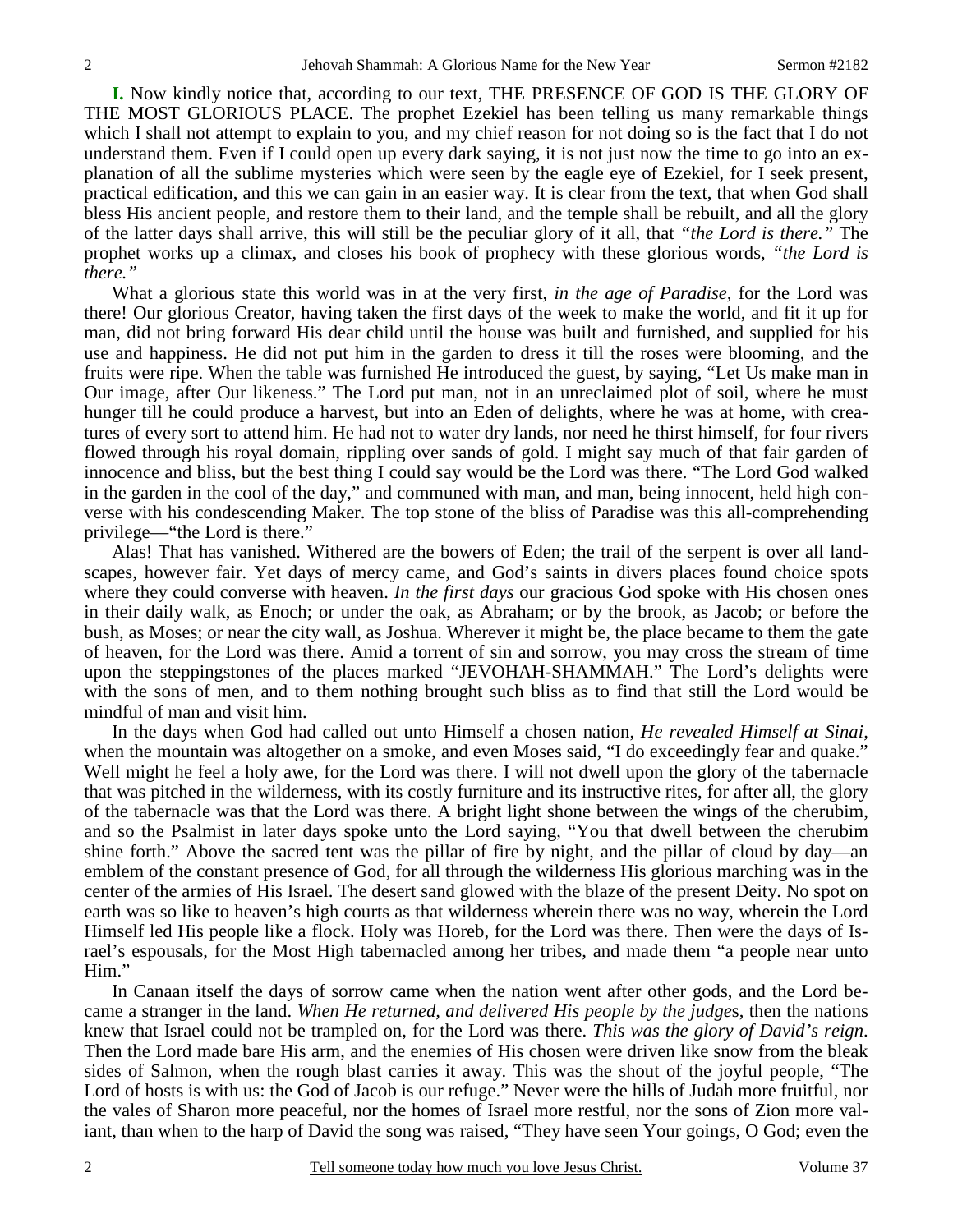goings of my God, my King, in the sanctuary. This is the hill which God desires to dwell in; yes, the Lord shall dwell in it forever."

 You remember how, in later ages, when Solomon was crowned and his reign of peace had been inaugurated, *he built for God a temple* adorned with gold and precious stones, and all manner of cunning work of the artificer, but it was not that glittering roof, it was not those massive pillars of brass in the forefront, it was not the hecatombs of bullocks whose blood was poured forth at the altar, which were the glory of the temple on Mount Zion. Beautiful for situation, it was the joy of the whole earth, but its glory lay in this—"God is in the midst of her; she shall not be moved: God shall help her and that right early." The excellence of the temple was seen when, on the opening day, the Lord revealed Himself, and "the cloud filled the house of the Lord, so that the priests could not stand to minister because of the cloud: for the glory of the Lord had filled the house of the Lord." Little remains for man to do when in very deed the Lord dwells in the midst of His saints. Apart from priests and ceremonies, that place is sacred wherein the Lord Most High has His abode. Say of any place "Jehovah-Shammah, the Lord is there," and be it tent or temple, you have spoken glorious things of it.

 I almost tremble while I remind you of the truest temple of God—*the body of our Lord*. The nearest approach of Godhead to our manhood was when there was found, wrapped in swaddling bands and lying in a manger, that Child who was born, that Son who was given, whose name was called, "Wonderful, Counselor, The Mighty God, The Everlasting Father, The Prince of Peace." As for you, O Bethlehem, favored above all the towns of earth, out of you He came, who is Immanuel, God with us! Verily, Your name is Jehovah-shammah. All along, through thirty years and more of holy labor, ending in a shameful death, God was in Christ reconciling the world unto Himself. In the gloom of Gethsemane, among those somber olives, when Jesus bowed, and in His prayer sweat, as it were, great drops of blood falling to the ground, He was "seen of angels" as the Son of God bearing human sin. Speak of Gethsemane, and we tell you God was there. Before Herod, and Pilate, and Caiaphas, and on the cross—the Lord was there. Though, in a sense there was the hiding of God, and Jesus cried, "Why have You forsaken Me?" yet in the deepest sense Jehovah was there, bruising the great sacrifice. The thick darkness made a veil for the Lord of glory, and behind it He that made all things bowed His head and said, "It is finished." God was in Christ Jesus on the cross, and we, beholding Him, feel that we have seen the Father. O Calvary, we say of you, "The Lord is there."

 Here I might fitly close, for we can mount no higher, but yet we could not afford to leave out those other dwellings of the Invisible Spirit, who still by His presence makes holy places even in this unholy world. We have to remind you that God is the glory of the most glorious living thing that has been on the face of the earth since our Lord was here. And what is that? I answer, Jesus is gone, the prophets are gone; and we have no temple, no human priest, no material holy of holies—

> *"Jesus, wherever Your people meet, There they behold Your mercy seat: Wherever they seek You, You are found, And every place is hallowed ground."*

And yet there is a special place where God dwells among men, and that is *in His church*. He has but one—one church, chosen by eternal election, redeemed by precious blood, called out by the Holy Spirit, and quickened into newness of life—this as a whole is the dwelling place of the covenant God. Because God is in this church, therefore the gates of hell shall not prevail against her. "The Lord is there" might be said of the church in all ages. I have seen the crypts and underground chapels of the catacombs, and it made me feel that they were glorious places, when I remembered that the Lord God was there, by His Spirit, with His suffering people. When holy hymn and psalm and solemn prayer went up from the very heart of the earth, from men who were hunted to the death by their foes—the Lord was there. In those dreary excavations, unvisited by sunlight and wholesome air, God was as He was not in the palaces of kings, and is not in the cathedrals of priests. In this land of ours, when a few people met together, here and there, to hear the gospel and to worship, they made cottages, caves, and hollows in the woods, to be "holiness unto the Lord." Yes, and when crowds met beneath your gospel oaks, or gathered together by the hillside to listen to the pure word of grace, the Lord was there, and souls were saved and sanctified. When the Puritans solemnly conversed together of the things of God, and held their little conventicles for fear of their adversaries—God was there. On Scotland's bleak moors and mosses, when the cove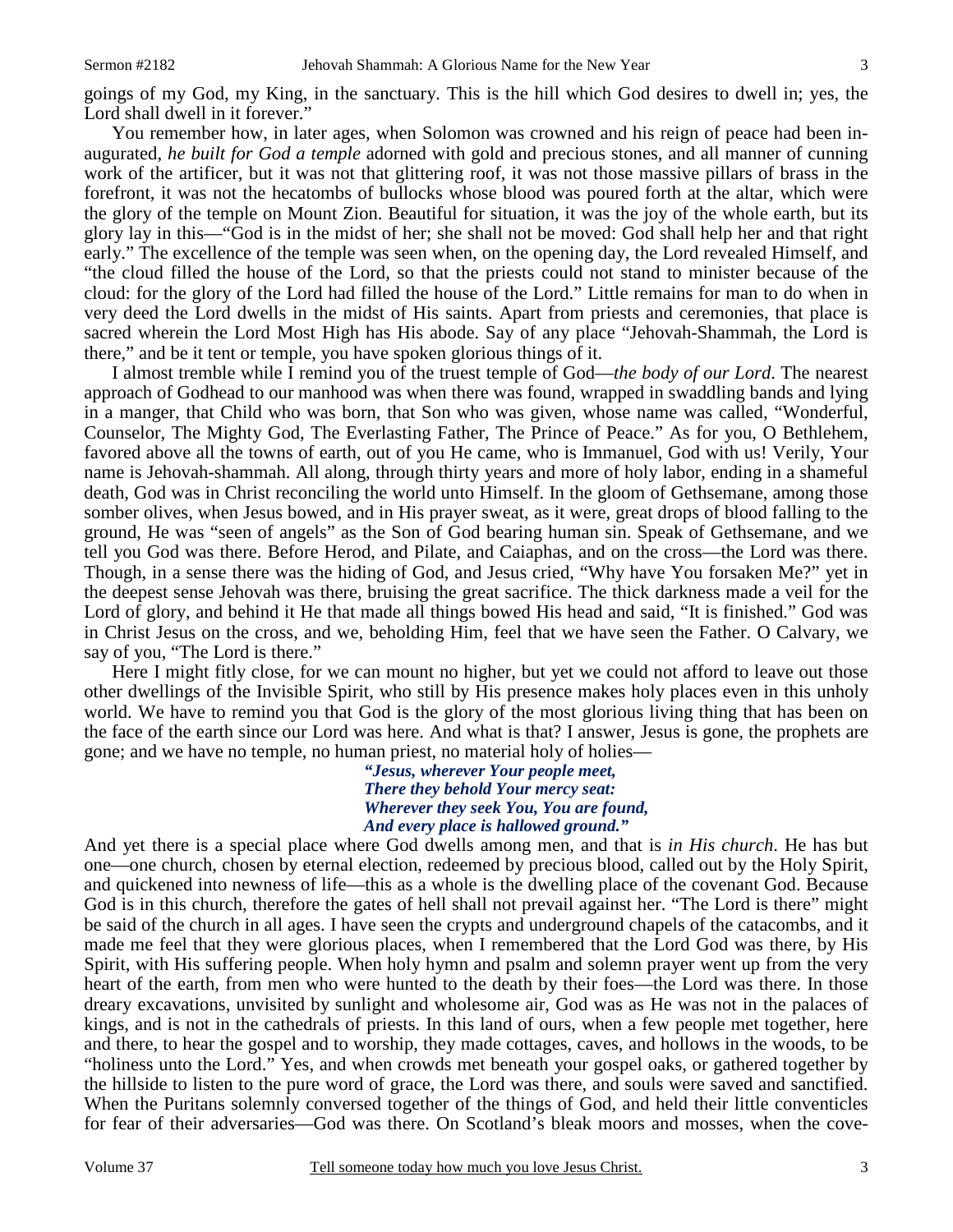nanters gathered in the darkness and the storm, for fear of Claverhouse and his dragoons—God was there. Those who wrote in those days tell us that they never knew such seasons in days of peace as they enjoyed among the hills, amid the heather, or by the brook side, for Jehovah-shammah, the Lord was there. And so onward, to this very day, wheresoever the chosen of God lift up holy hands and worship Him, whether it is in cathedral or in barn, beneath the blue sky or beneath a thatched roof, anywhere and everywhere when the heart is right, and the soul adores the living Lord, this is the special glory of the place, that "Jehovah-shammah, the Lord is there."

 Flying forward, as with a dove's wing, to the future that is drawing near, we think of the truth that there is to be a *millennial age—*a time of glory, and peace, and joy, and truth, and righteousness. But what is to be the glory of it? Why this, "Jehovah-shammah, the Lord is there!" The Lord Jesus Christ will come, and begin His personal reign on earth among His ancients. In like manner as He went up into heaven, and the disciples saw Him, so will He descend a second time, to be seen here among men, and His glorious presence shall fashion the golden age, the thousand years of peace. Then shall the nations shout "The Lord is come." What hallelujahs will then rise to heaven! Welcome, welcome, Son of God! How will all His faithful ones rejoice with joy unspeakable and sing and sing again, for now the day of their reward has come, and they shall shine forth as the sun in the Kingdom of their Father! In all the glory of the latter days everything is wrapped up in this one word, "the Lord is there."—

*"Oh, come, You Day-spring, come and cheer Our spirits by Your advent here; Disperse the gloomy clouds of night, And death's dark shadows put to flight! Rejoice! Rejoice! Immanuel Shall come to you, O Israel!"* 

Up yonder, where many of our beloved ones have already gone; up yonder, within that gate of pearl where eyes cannot as yet, see. What is it that makes *heaven,* with all its supreme delights? Not harps of angels, nor blaze of seraphim, but this one fact, "the Lord is there." What must it be to be with God? O soul that loves Him, what will your fullness of pleasure be when you shall dwell with Him for whom your soul is hungering and thirsting! What joy to be "forever with the Lord!" This perfect bliss may be ours this very day. We little know how near we are to our glorification with our Lord. The veil is very thin that parts the sanctified from the glorified—

> *"One gentle sigh, the soul awakes: We scarcely can say 'He's gone,' Before the ransomed spirit takes Its mansion near the throne."*

The joy and glory of those divine mansions is that "the Lord is there." Heaven's loftiest peak shines forever in this clear light—The Lord God and the Lamb are the light thereof; "the Lord is there."

 Enough of this. I have proved my point that the glory of the most glorious place is that "the Lord is there."

**II.** Allow me for a few minutes to speak to you upon another point; THE PRESENCE OF GOD IS THE BEST PRIVILEGE OF HIS CHURCH. It is her glory that "the Lord is there." Note this, and mark it well. Brethren, we as a church have grown to great numbers, and we are not deficient either in gifts or in graces, or in work for our Lord, but let me solemnly remind you always that our chief, our only strength, must always lie in this—"the Lord is there." If the Lord should depart from us, as He has gone from churches which are now apostate, what an abyss opens before us! If He should take His Holy Spirit from us, even as the glory departed from the temple at Jerusalem, then our ruin would become a thing to mention with dread, a case to be quoted for a warning to future generations. O Lord, our God, take not Your flight! Abide with us, we pray You! Our only hope lies in Your making the place of Your feet glorious among us.

 If the Lord is among us, the consequences will be, first, *the conservation of true doctrine*. The true God is not with a lie; He will not give His countenance to falsehood. Those who preach other than according to His word, abide not under His blessing, but are in great danger of His curse. If any man speaks another gospel (which is not another, but there are some that trouble us), God is not with him, and any transient prosperity which he may enjoy, will be blown away as the chaff. God is with those who speak the truth faithfully, hold it devoutly, believe it firmly, and live upon it as their daily bread.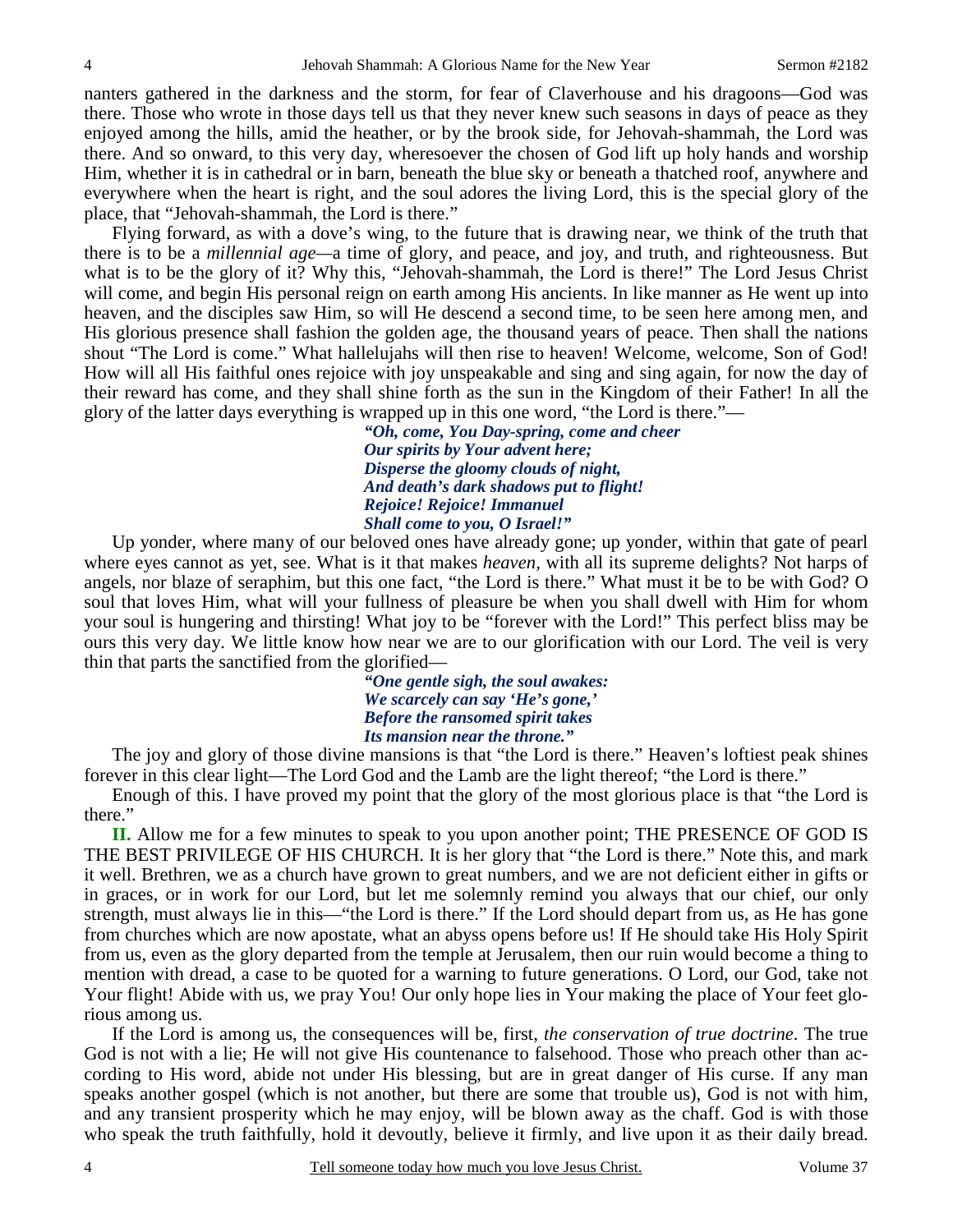May it always be said of this church, "the Lord is there," and therefore they are sound in the faith, reverent towards Holy Scripture, and zealous for the honor of Christ! Trust-deeds and confessions of faith are useful in their way, even as laws are useful to society, but as laws cannot secure obedience to themselves, so articles of belief cannot create faith, or secure honesty, and to men without conscience, they are not worth the paper they are written upon. No subscription to articles can keep out the unscrupulous. Wolves leap into the fold however carefully you watch the door. The fact is, the most of people say, "Yes, that doctrine is in the creed, and is not to be denied, but you need not preach it. Put it on the shelf as an ornament, and let us hear no more about it." Truth must be written on the heart as well as in the book. If the Lord is among His people, they will cling to the eternal verities, and love the doctrine of the cross, not by force of law, but because divine truth is the life of their souls.

 Where God is present, *the preservation of purity* will be found. The church is nothing if it is not holy. It is worse—it is a den of thieves. Setting the seal of its pestilent example upon evil living, it becomes the servant of Satan, and the destroyer of souls. Who is to keep the church pure? None but God Himself. If the Lord is there, holiness will abound, and fruits of the Spirit will be seen on all sides, but if the Lord is once withdrawn, then flesh and blood will rule, and gender towards corruption, after its own manner, and the church will become a synagogue of formalists. Pray, my brethren, continually, that the Lord may dwell in our Zion, to maintain us in all holy obedience and purity of life.

 Where God is, there is *the constant renewal of vitality*. A dead church is a reeking Golgotha, a breeding place of evils, a home of devils. The tombs may be newly whitewashed, but they are none the less open sepulchers, haunts of unclean spirits. A church all alive is a little heaven, the resort of angels, the temple of the Holy Spirit. In some of our churches everybody seems to be a little colder than everybody else. The members are holy icicles. A general frost has paralyzed everybody, and though some are colder than others, yet all are below zero. There are no flowing rills of refreshment, but everything is bound hard and fast with the frost of indifference. Oh, that the Lord would send forth His wind, and melt the glaciers! Oh, that the Spirit of God would chase winter out of every heart and every church! No human power can keep a church from the frostbite which numbs and kills. Except the Lord be there, growth, life, warmth—are all impossible. You that make mention of the Lord, keep not silent, and give Him no rest, but cry day and night to Him, "O Lord, abide with us. Go forth with our armies. Make us to be the living children of the living God!"

 When the Lord is there, next, *there is continuing power*. With God there is power in the ministry, power in prayer, power in all holy work. We may do a vast deal of work, and yet nothing may come of it, and, on the other hand, we may only be able to do comparatively little, and yet great results may flow from it, for results depend not on the quantity of the machinery, but on the presence of the Lord.

 Do you not all know persons who are not peculiarly gifted, and yet are eminently useful? You do not remark anything about them that is especially noticeable, and yet their whole career enlists attention by its power. Their words tell, for there is character behind them. A consistent life gives force to a plain testimony. It is not so much what is said as who says it. But that is not all; God Himself is at the back of the man who is living for Him. He causes him to speak in His name, so that none of his words fall to the ground. Is it not said of the godly, "His leaf also shall not wither; and whatever he does shall prosper"? This is so with every church where the Lord abides. His presence makes it a power with its children and adherents, a power with the neighborhood, and a power with the age. Its example, its testimony, its effort tells. God uses it, and therefore it answers its end. The power is with God, but the church is the instrument by which that power exercises itself. He uses a living people for the display of living power, and He gives to them both, life and power, more and more abundantly. As we desire power with which to labor for God, we must pray that the God of power will remain in our midst.

 Furthermore, whenever it can be said of an assembly, "the Lord is there," *unity will be created and fostered*. Show me a church that quarrels, a church that is split up into cliques, a church that is divided with personal ambitions, contrary doctrines and opposing schemes, and I am sure that the Lord is not there. Where there are envying, jealousies, suspicions, backbiting, and dislikes, I know that the Holy Dove, who hates confusion, has taken His flight. God is love, and He will only dwell where love reigns. He is the God of peace, and will not endure strife. The children of God should be knit together. It would indeed be a shameful sight should children of His family fall out, and chide, and fight. Saints who dwell with God love each other "with a pure heart, fervently." Some professors act as if they hated each other;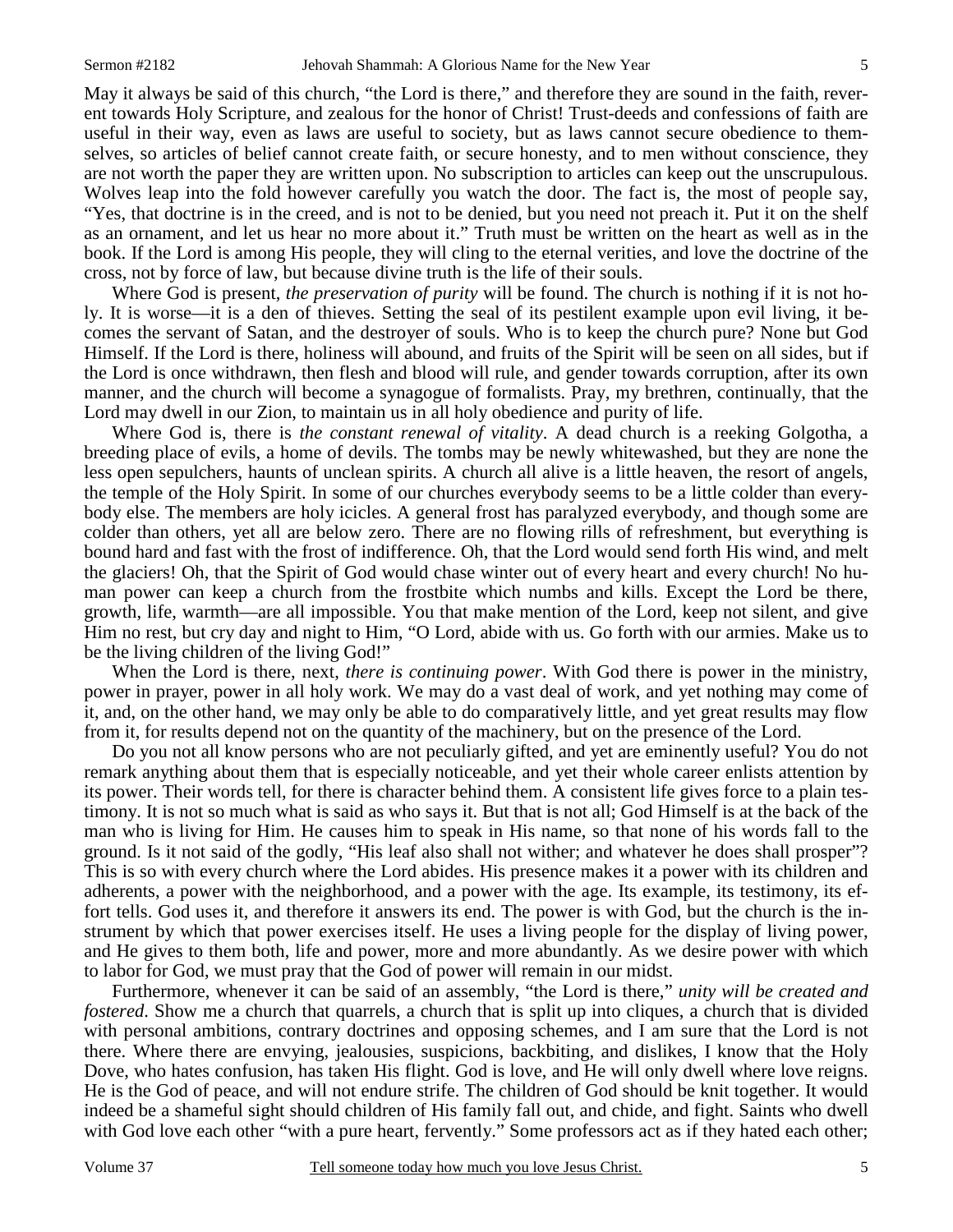I may not say, "with a pure heart," but I will say, "fervently." Where God is present the church is edified in love, and grows up, like a building fitly framed together, to be a holy temple in the Lord. Oh, for more of this unity!

 Where the Lord is *there is sure to be happiness*. What meetings we have when the Lord is here! It is a prayer meeting, but when you have said that, you have not fully described it, for it is far more. It was an unusual meeting for prayer, for, God being there, every prayer was spoken into His ear, and all the desires and petitions of the saints were prompted by His Holy Spirit. Why, the very room was lit up with the glory of the Lord, and whether we were in heaven or not, we could hardly tell. What happy times we have in preaching the word of the Lord, when God's own presence is realized! His paths drop fatness. What joyous seasons we have frequently enjoyed at the communion table! The provision is but bread and wine, but when, by faith, we perceive the real and spiritual presence of the Lord Jesus Christ, in the breaking of the bread we eat His flesh, and in the fruit of the vine we drink His blood. When we have gathered in the Lord's presence we have sung—

> *"No beams of cedar or of fir Can with Your courts on earth compare; And here we wait, until Your love Raises us to nobler seats above."*

At the Master's table I have often been so blessed that I would not have exchanged places with Gabriel. The Lord was there; what more could I desire? Joy, delight, rapture, ecstasy—what word shall I use?—all these have waited around the table of fellowship, as musicians at a king's banquet. If God is there, our heaven is there.

**III.** I shall now close by noticing, in the third place, that since this presence of God is the glory of the most glorious place, and the choice privilege of the most privileged, it is our exceeding joy. THE PRESENCE OF THE LORD IS OUR DELIGHT IN EVERY PLACE.

 We will think of *our own dear homes*. What a delightful family we belong to if it can be said of our house, "Jehovah-shammah, the Lord is there"! Has it a thatched roof and a stone floor? What does it matter? The father of the family lives near to God, and his wife rejoices to be his fellow-helper in prayer, while the children grow up to honest toil and honorable service. Assuredly that cottage home is dear to God, and becomes a place where angels come and go. Because God is there, every window looks towards the Celestial City. It is a comfort that we need not go across the road to morning prayer, or step out every evening to worship, for we are priests ourselves, and have a family altar at home, whereon the incense burns both morning and night. We talk not of matins and vespers, but we glory that "the Lord is there" when we bow the knee as a household. What is more delightful than to gather round the family hearth, to hear the Scriptures read, and listen to the senior, as he talks to the younger ones, of what God has done for him, and what the Lord is waiting to give to all who trust Him? Free from all formality, family prayer makes a house a temple, a family a church, and every day a holy day. Truly, I may say of families of this kind, wherever they dwell, that it is "none other but the house of God, and it is the very gate of heaven," for "the Lord is there." Friend, is God in your house? If it has no family prayer, it has no roof to it. There is no true joy in domestic life unless the Lord is there. All else is fiction; God alone is true delight. I charge you, if your homes are not such that God could come to them, set your houses in order, and say, "As for me and my house, we will serve the Lord." Will you dare to dwell where God could not lodge with you? May all men say of your home, "The Lord is there!"

 Here is *a Christian who lives alone,* altogether apart from family life. All his dear ones are dead, or far away. In his lone chamber, when he bows his knee in secret prayer, or whenever he takes his walk abroad to meditate, if he is indeed a true lover of the Lord Jesus, "the Lord is there." Wherever the believer's lot is cast, if he lives in fellowship with Christ, he may say of his quiet room, or of the garden walk, or even of the stable or the loft, "Jehovah-shammah, the Lord is there." Many a humble attic is a right royal residence! For "the Lord is there." Better Paul's inner dungeon at Philippi, with his feet fast in the stocks, and the presence of the Lord, than the grandest apartment of Caesar's palace and an unknown god. The Lord is very gracious to His lonely ones. They can say, "And yet I am not alone, for the Father is with me." Put you in a hospital, or in a workhouse; what does it matter, if Jehovah is at your side to cheer you?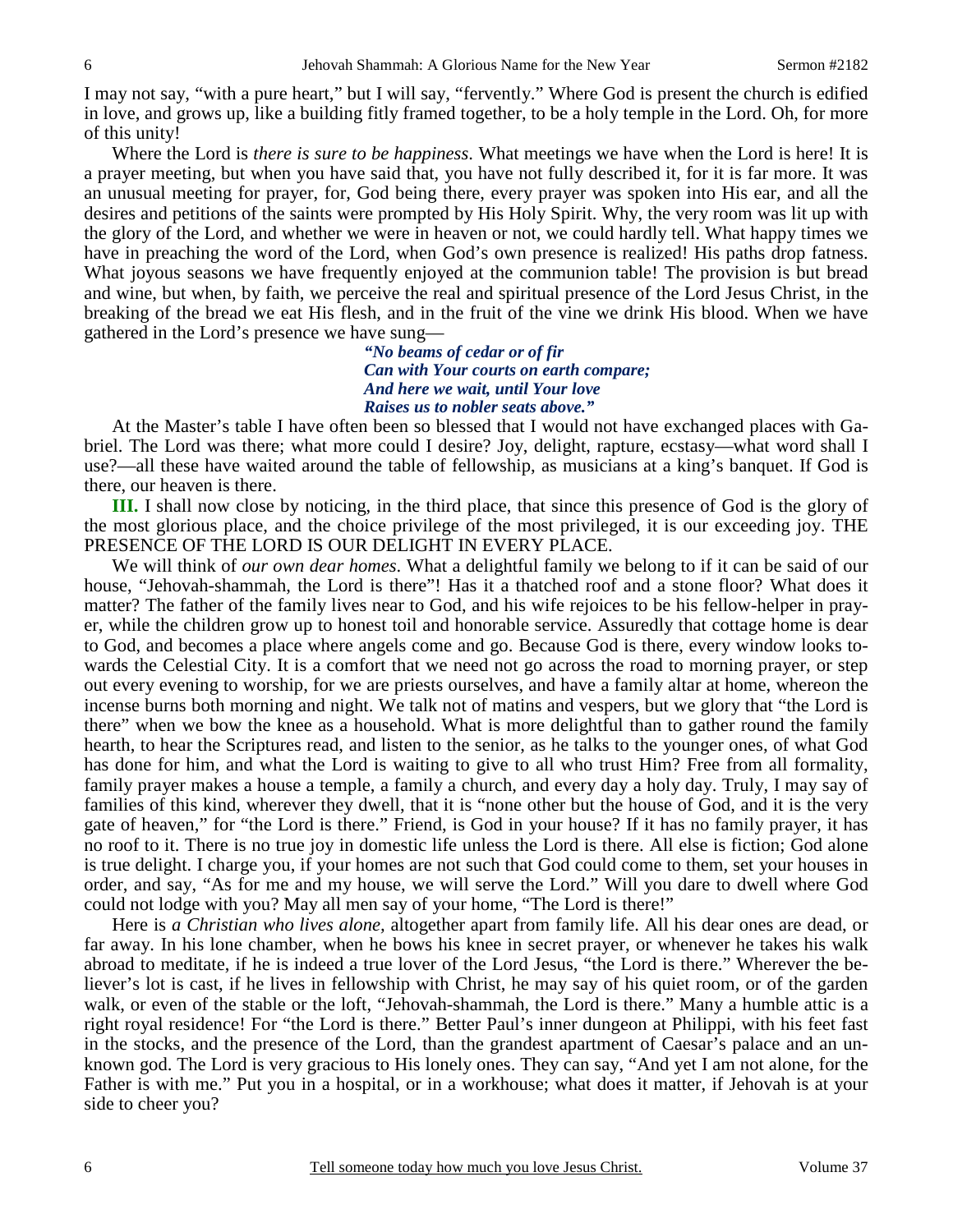Some of us can bear witness that we have had the nearest approaches of God to our souls in *times of intolerable pain,* and even in seasons of intense depression of spirit as to earthly things. "I was brought low, and the Lord helped me," said David, and we can say the same. The Lord has said, "When you pass through the waters, I will be with you," as much as to say, "If I am not with you anywhere else, I will be with you then." In the furnace one like unto the Son of God was seen. If Shadrach, Meshach, and Abednego never had that glorious fourth person in their company before, they had Him when they were cast into the midst of the glowing coals. Jehovah-shammah makes a seven-times-heated furnace a pleasant arbor. We may say of the refining fire, of the threshing floor, and of the oil-press, God has been there. In the time of trouble He has been a very present help. One might almost say, "Send me back to my prison again," as one did say who lost God's presence after he had gained his liberty. One might well cry, "Ah! Let me have back my pain if I may again overflow with the joy of the Lord's presence."

 Dear friends, I thank God that you and I know what it is to enjoy the presence of God in a great many different ways. *When two or three of the people of God meet together,* and talk to one another about the things of God, the Lord is never away. You remember that blessed text, "They that feared the Lord spoke often one to another." They had holy talks about heavenly things. It was such sweet conversation, that the Lord Himself turned eaves-dropper, and listened and heard. What He heard pleased Him so well that He there and then made a note of it; yes, and wrote it down, and ordered that "a book of remembrance" should be preserved "for them that feared the Lord, and that thought upon His name." Was not this sure evidence of His most gracious presence? John Bunyan knew that God was there when he went about tinkering, and came to Bedford, and there were three godly women sitting in the sun, at work, and as they worked they talked so sweetly that the tinker stood and listened, and was drawn to better things. By such means he became a believer and a preacher, and the writer of the "Pilgrim's Progress," which has so refreshed us all. The Lord was there, and therefore he dreamed a heavenly dream in Bedford jail. Wherever His people meet, the Lord is graciously near. "Where two or three are gathered together in My name, there am I in the midst of them."

 Yes, but *when Christian people go forth to work,* when you come to your Sunday school, or go out with your bundle of tracts, to hand them out in your district, or when you join a little band and stand on the street corner yonder, and lift up your voice in the name of Jesus, you may expect, if you go with prayer and faith, that it shall be written, "Jehovah-shammah, the Lord is there." It is only a young man standing up in a cottage to speak, and he has not much to say, yet there are penitential tears, and broken hearts; it is so, for God is there. It is only a humble woman speaking to a few persons of her own class, and yet angels are rejoicing over a repenting sinner—yes, because God is there. It is only a little room in one of our back streets, and the city missionary has come in, and there are a dozen or two of the neighbors called together, and he is talking of Jesus and His love—oh, but if the Lord is there, do not tell me that the missionary is not in the apostolic succession; he need not claim it, he is himself an apostle of God to those poor people. He needs no gorgeous vestments or the swell of an organ, nor even the thunders of the multitude as they raise the solemn hymn. The few so simple and so poor have *God with them,* and it is enough. Wherever you are seeking to do good, in prayerful dependence upon the Holy Spirit, it shall be said "the Lord is there."

 And now, from this time forth, beloved, you that fear God and think upon His name, *wherever you go,* let it be said, "Jehovah-shammah, the Lord is there." I often feel sorry when the Sabbath is nearly over, and so do many of you. I know you wake on Monday morning and take those shutters down again, or go off to that workshop where you suffer so much ridicule, or return to the ordinary grind of daily labor, and mix up with so many of the ungodly, and you do it mournfully. Now, pray that you may keep up the Sabbath tone all the week. Make every place, wherever you go, to be the house of God. A dear brother of ours went to a shop where he worked with four ungodly men, but his Lord went with him. It was not long before we had the privilege of baptizing that friend's master and all his shop mates, for the Lord was there. The other day there came a fresh man to work who could not bear to hear a word upon religion, but our brother was the means of his conversion, and the new man is coming among us, warm with his first love. Our brother makes up his mind that he is not going to be conquered by any scoffers, but on the contrary he was determined to conquer *them* for Christ. He will not yield to the influences of sin, but he resolves, in the name of the Lord, that evil influences shall yield to the power of truth, and to